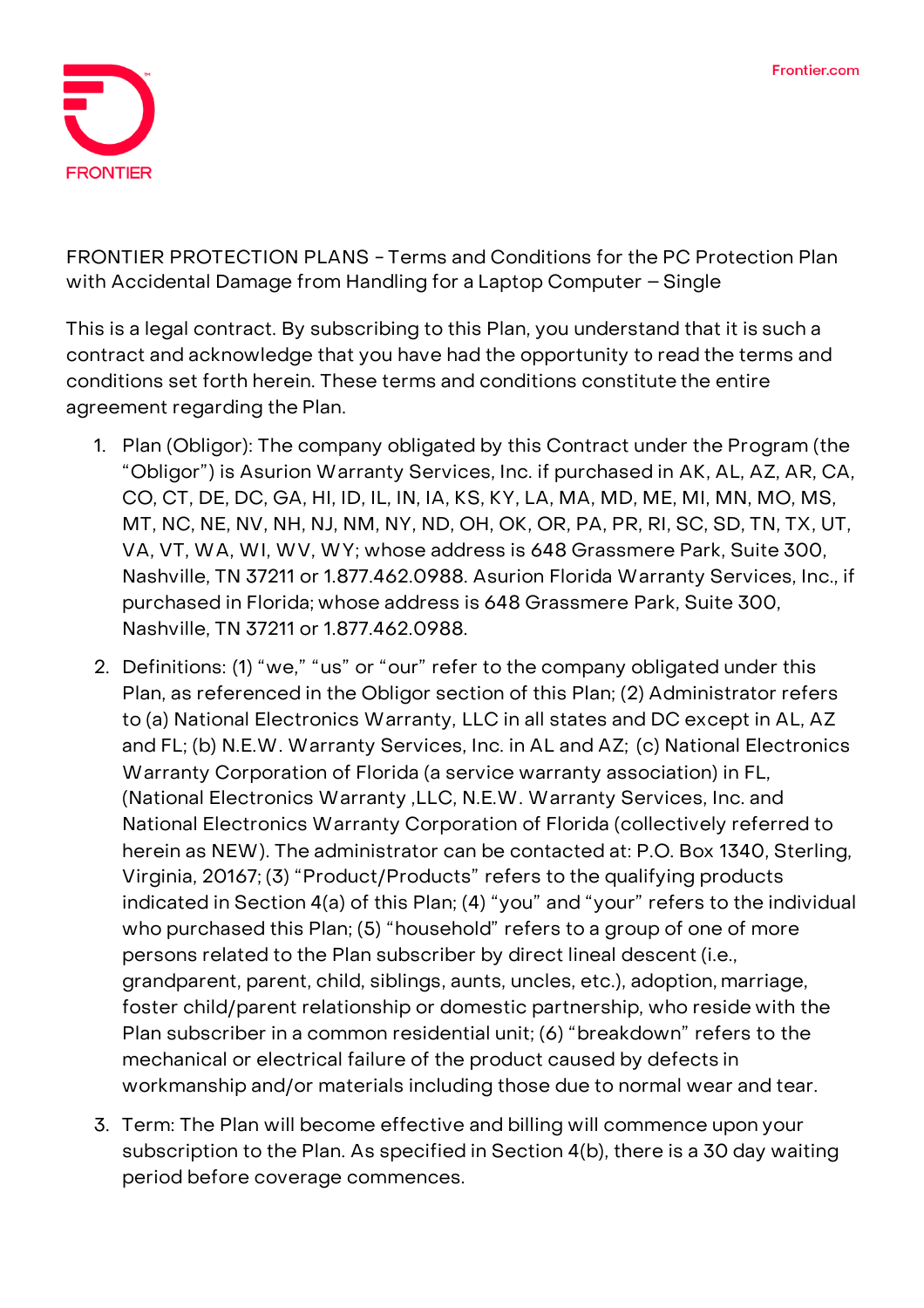

- 4. **Coverage:** This Plan provides for the repair or replacement of your product to its standard operating condition if the product fails to perform its intended functions due to a breakdown. In addition, when a Laptop computer is covered, the plan provides for the repair or replacement of your product to its standard operating condition if the product fails to perform its intended functions due to accidental damage from handling (ADH). ADH covers your Laptop from failures as a result of damage from an unexpected or unintentional external event such as drops or spills, that arise from your normal daily use of the product as intended by theoriginal manufacturer. ADH does not cover the associated system elements such as keyboard, mouse, monitor, router, modem or Fiber Internet battery. The terms of coverage are further outlined below:
	- a. Qualifying Products: This Plan covers one (1) desktop or laptop system. For the purpose of this Plan, a system consists of a desktop personal computer or laptop computer (referred to as a "PC") and one (1) of each of the following: an associated external monitor which must be 19" or smaller, keyboard (wired or wireless), mouse (wired or wireless), external broadband modem, non-commercial router (wired or wireless) and a Fiber Internet back up battery. All types of PCs are eligible for coverage under this Plan except PCs which are not equipped with a Windows Operating System version Windows XP or newer and Apple computers which are not equipped with an Apple operating system version OS X (10) or newer.
	- b. Coverage Effective Date: **Coverage under the Plan will commence 31 days after your subscription to the Plan. No service will be provided during the initial 30 days of the Plan. If the Plan is cancelled, coverage will continue for 30 days after the cancellation date.** There will be no lapse in coverage if you move to another residence, provided that you continue your plan with Frontier.
	- c. Primary Residence: Unless otherwise specified, the coverage under this Plan applies to one (1) system customarily located in your primary residence belonging to you or a member of your household. If you change your primary residence, you are required to notify Frontier of such request or change. In the event that you wish to obtain coverage for more than one residence, additional Plans must be purchased.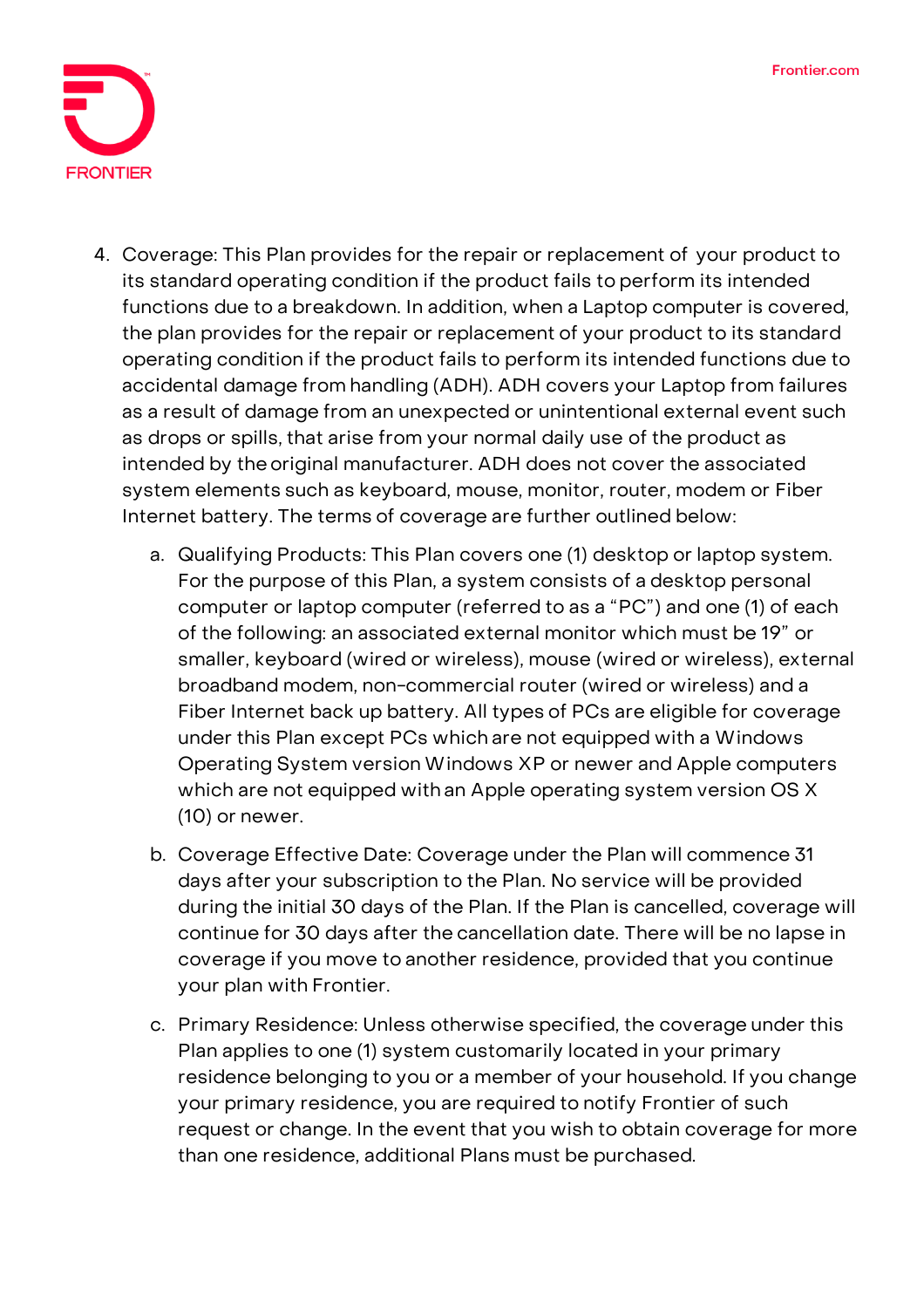

- d. Service Fee: **In the event that your PC or monitor requires service, you will be required to pay a service fee in the amount of Eighty- Nine Dollars (\$89.00).** The service fee does not apply to the repair or replacement of a keyboard, mouse, modem, router or Fiber Internet back up battery. The service fee must be paid by you in advance of the service being provided. The service fee can be paid through a valid credit card or through check or money order.
	- 1.Keyboards, Mice, Modems, Routers: This Plan covers the cost to repair or replace items that are not integrated components of your computer, including the keyboard, mouse, modem, or router, with ones of like kind and quality. You will not be charged a service fee for claims related to the products listed in this Section 4(d1), however, the costs associated with the repair or replacement of these products will apply toward the aggregate claim limit under the Plan.
	- 2. Fiber Internet back up battery: The Plan covers the replacement of One (1) Fiber Internet backup battery for the life of the plan. You will not be charged a service fee for claims related to the products listedin this Section 4(d2), however, the costs associated with the repair or replacement of these products will apply toward the aggregate claim limit under the Plan.
- e. On-Site Service: If the product requiring service is a desktop computer, it will be serviced on-site. We will use our best efforts to have an authorized service provider contact you within one (1) business day of your initial call to arrange for service. Service will be provided during regular business hours Monday through Friday, except holidays. An adult (18 years or older) must be present during the time of service. You must provide a safe, non-threatening environment for our specialists in order to receive on-site service. Due to environmental or technical requirements, if certain repairs cannot be completed where the product is located and must be repaired at another location, this Plan will cover all shipping and handling costs. The product must be located at your primary residence at the time of service.
- f. Repair Depot Service: If the product requiring service is a laptop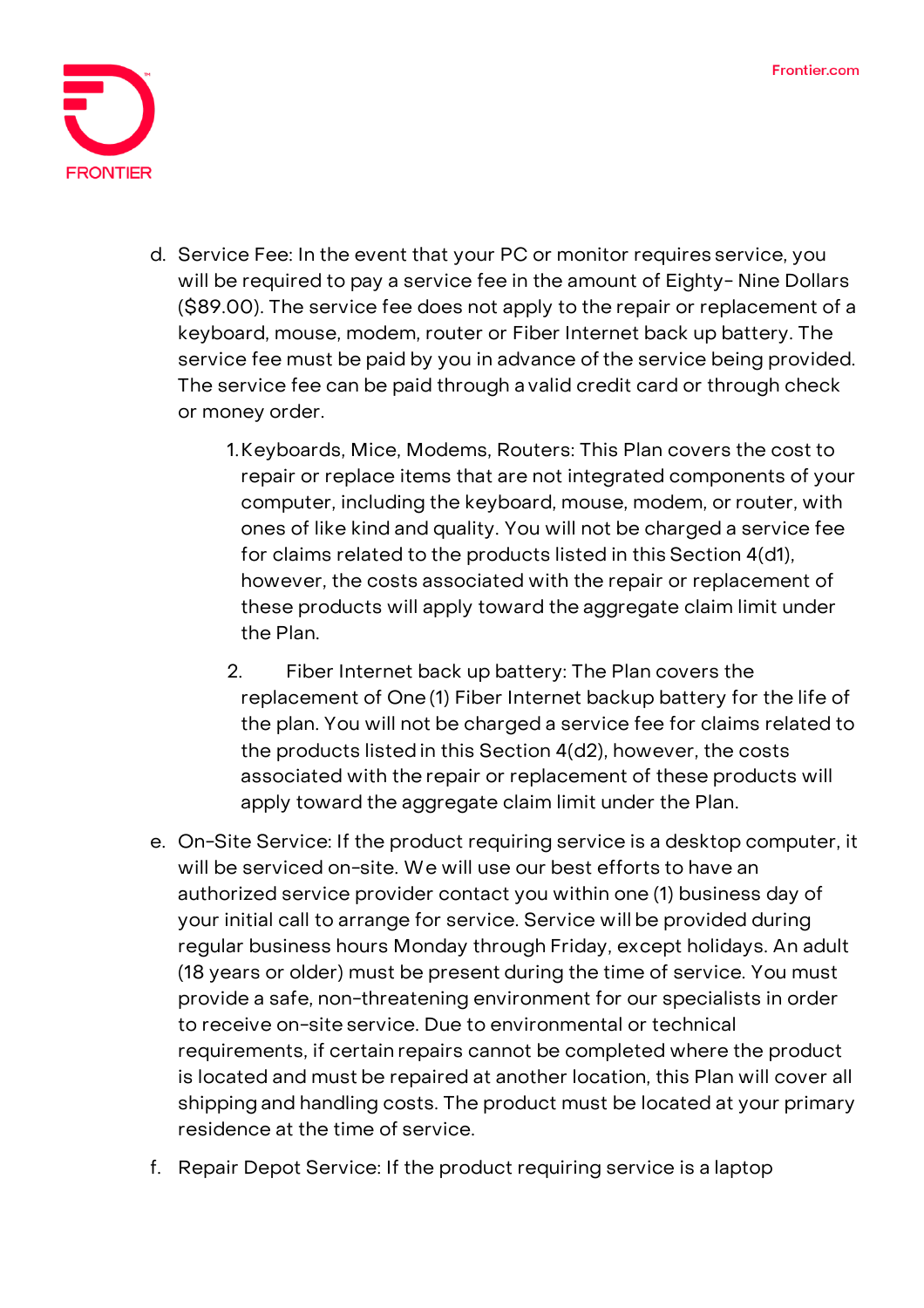

computer or monitor, it will be shipped to a designated repair depot location for service. We will use our best efforts to ship a carton, prepaid shipping label and instructions for shipping your product to you within two (2) business days of your initial call for service. All shipping costs are covered by the Plan.

- g. Power Surge Protection: The Plan provides power surge protection in the absence of any applicable insurance coverage. If your product is damaged as a result of a power surge, we will service your product in accordance with the terms herein.
- h. Subscriber Eligibility. Only customers residing in the United States are eligible for coverage under the Plan.
- i. Replacement Products: If we opt to provide you a replacement product under the Plan, we reserve the right to retain ownership of your defective product. At our sole discretion, we may require that you return the defective product to our designated repair depot location as a condition to receiving your replacement product. Shipping costs associated with the return of the product will be paid by us.
- 5. **Registration:** Registration of this Plan is not required. At your option, you may register the products to be covered by the Plan at any time during the coverage period. Changes and/or updates to the list of covered products can be made by updating your online account at the web address cited previously.
- 6. **Plan Limits of Liability (Aggregate Claim Limit):** Under the Plan, claims cannot exceed \$1,500 per 12-month rolling period which commences on the date of your first claim. We will be responsible for informing you, at the time of the claim, if you have reached the \$1,500 aggregate claim limit. The retail value of any repairs shall be equal to the market retail value of parts and labor charges for repairing the product, as determined at our sole discretion, provided that the retail value for any repair shall not exceed the total retail value of a comparable replacement product. In the event that you reach the 12-month aggregate claim limit for claims (\$1,500) and the product requires additional repairs, we will provide you with information on how to get the product repaired; however, we will not be responsible for any costs related to these repairs.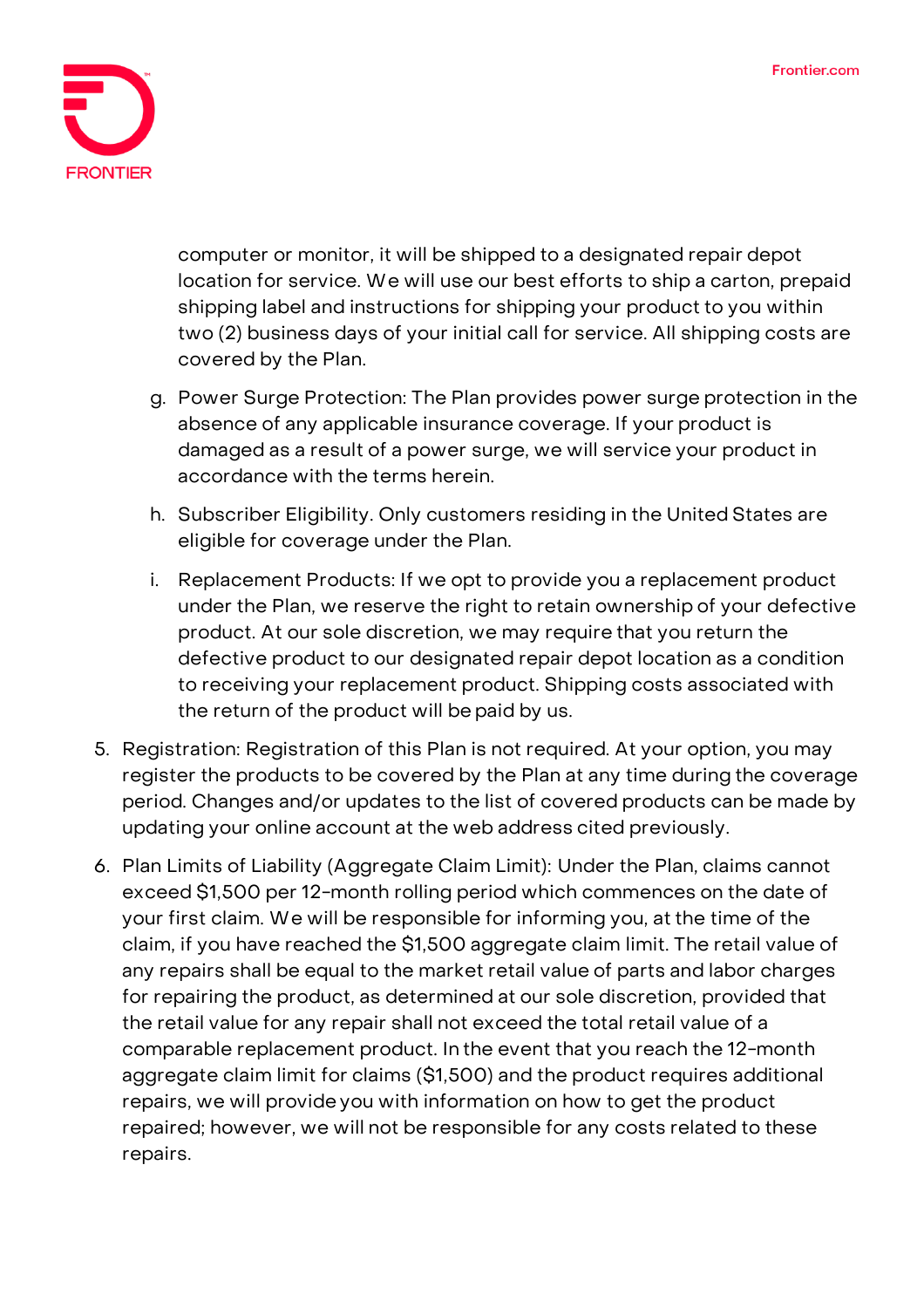

- 7. **Your Responsibilities:** This Plan is for your use only and may not be assigned. Products owned by anyone other than you or members of your household will not be covered by the Plan. Any abuse of the Plan by you, including but not limited to seeking replacement of a product not belonging to you, may result in termination of the Plan upon notice. The Product must be in good working condition prior to your Plan subscription. You must follow the instructions that are in the owner's manual for proper use, care and maintenance of the Product. Failure to follow the manufacturer's maintenance and service guidelines may result in the denial of coverage under this Plan. We strongly recommend (but do not require as a condition of this Plan) the regular back up of data and software. It is important that you back up all data files on your PC prior to the commencement of service; repairs to your PC may result in the deletion of such data files. Please retain these terms and conditions for your records.
- 8. **Payment:** You agree to pay monthly charges for this Plan as such charges may appear on your monthly bill from Frontier Communications Corporation. The monthly rate for the Plan was provided to you at the time you subscribed to the Plan. You may contact your Frontier representative for the current applicable rate for the Plan. Non-payment may result in cancellation of the Plan. All charges, plus all applicable taxes, shall be due and payable by the due date stated on Frontier's bill.
- 9. **If Your Product Needs Service:** In the event the product fails to operate, you may, 30 days after subscription to this Plan, file a claim by calling 1.877.462.0988, 24 hours a day, 7 days a week, excluding national holidays. As stated above, service for your PC or monitor is subject to your payment of a \$89.00 service fee for each claim. There will be no service fee required for servicing the keyboard, mouse, modem, router or Fiber Internet back up battery, which are not an integrated component of your PC. **AT OUR OPTION, REPLACEMENTS WILL BE NEW, REBUILT, REFURBISHED, OR NON-**ORIGINAL EQUIPMENT MANUFACTURER'S PARTS OR PRODUCTS THAT PERFORM TO THE ORIGINAL FACTORY **SPECIFICATIONS.** If, at our sole discretion, it is determined that the product cannot be repaired, we will offer you a replacement product of like kind and quality, either new or refurbished. The cost of the replacement product cannot exceed the available balance of funds under the aggregate claim limit. Repaired or replaced products are warranted by us for 90 days from the date of product receipt by you. In the event that the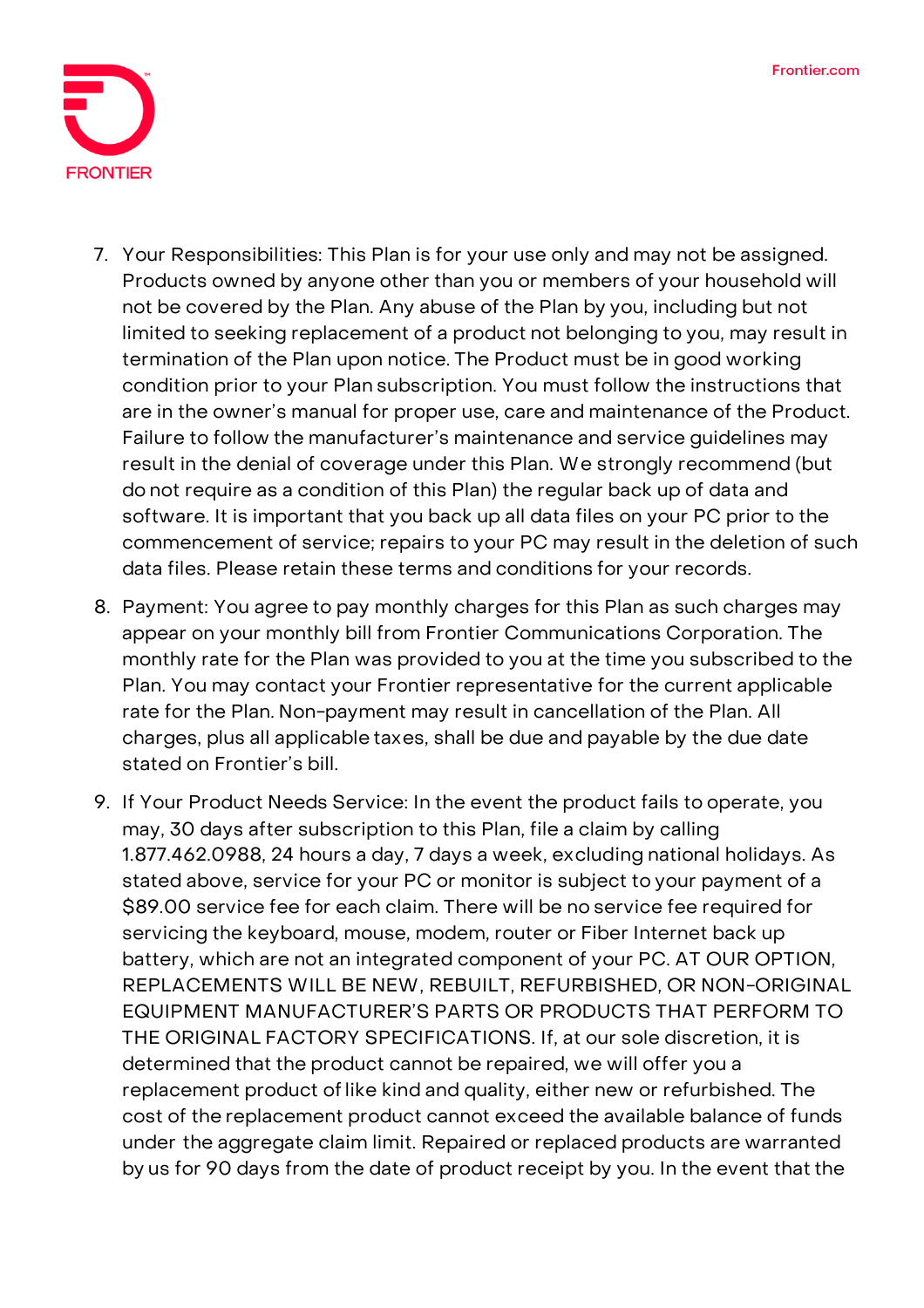

product fails to function properly during such 90 days, we will repair or replace the product at no cost to you. Such services will not be charged against your aggregate claim limit under the Plan. If you choose not to accept the replacement product which we offer you, then we will provide a payment to you in the form of a gift card or check based on the fair market value of the product as determined by us, based upon the age of the product. This payment amount cannot exceed the available balance of funds under the aggregate claim limit.

- 10.**Insurance Securing this Plan:** This Contract is not an insurance policy. This Contract is secured by an insurance policy provided by Liberty Mutual Insurance Company, in the following jurisdictions only: AL, AR, CA, CT, FL, GA, HI, IL, KY, MN, MO, MT, NC, NH, NV, OH, OK, OR, SC, TX, VA, VT, WA, WI, WY and all other states required by law. In NY, this Contract is secured by an insurance policy provided by Liberty Insurance Underwriters Inc. If You reside in one of these listed states and, within sixty (60) days We have not paid a covered claim, provided You with a refund owed or You are otherwise dissatisfied, You may make a claim directly to the insurance company at 175 Berkley Street, Boston, Massachusetts, 02116 or 1.617.357.9500.
- 11. **Exclusions – What Is Not Covered:** This Plan does not cover the following:
	- a. Products with pre-existing conditions at the time of your subscription to the Plan;
	- b. Batteries (except for a Fiber Internet back up battery);
	- c. Failure of a Fiber Internet back up battery due to improper use or use with unauthorized products or any Fiber Internet back up battery previously replaced under this Plan or any other Frontier service plan owned by you;
	- d. Components or products used for any commercial, public, lease or other non-residential purpose;
	- e. Cosmetic defects, damage to or failures of non-operational components that do not inhibit the proper operation and performance of a covered item, such as but not limited to: appearance parts; broken hinges; cracked cases; decorative finishing; finish defects; handles; nonfunctional plastic; trim; accessories; attachments;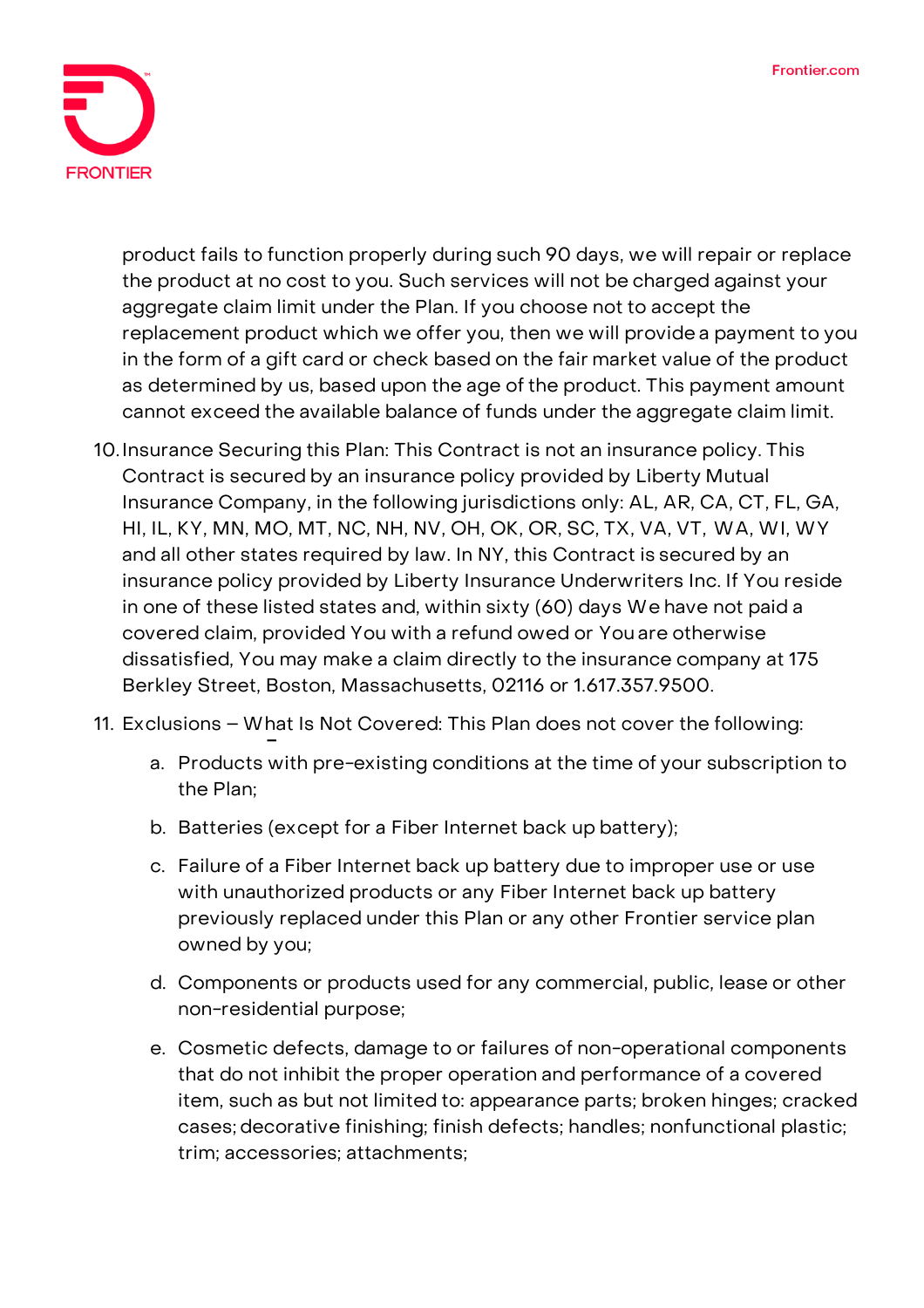

- f. Damage or costs resulting from: improper installation or setup; use in any combinations not approved in the manufacturer's specifications; unauthorized modifications, alterations, repairs or repair personnel;
- g. Failure, inoperability, or disruption of any product or product functions due to any design flaw or systemic manufacturing defect;
- h. Failures, damage or loss caused by any physical force external to the product, whether accidental or intentional, including but not limited to: any disaster, whether natural (acts of God) or man-made, whether local or catastrophic; abuse; acts of war; civil disorders; corrosion; dirt; mold; dust; earthquake; fire; hail; insects or other animals; liquid immersion; malicious mischief; misuse; negligence; nuclear accident; riot; rust; sand; smoke; storm; terrorist attack; vandalism; wind;
- i. Costs associated with installation or de-installation of any product;
- j. PC peripherals such as printers, external speakers and/or scanners;
- k. Televisions that are used as a PC monitor;
- l. Burned-in images and pixel failure within designed specifications or that do not materially alter the product's functionality;
- m. Wireless repeaters, Fiber Internet routers, signal boost routers, additional base stations;
- n. Adjust devices, or any device that is not built into the PC's CPU housing, except a keyboard, mouse, broadband modem, router or Fiber Internet back up battery;
- o. PCs that do not have administrator's permissions. The covered PC must be able to upload and download software;
- p. Products that are not owned by you or a member of your household, leased and rented products, or products that are not customarily located in your specified residence;
- q. Loss or damage to the product either while in storage or in the course of transit, delivery, or redelivery, except where the loss or damage occurs while your product is located at our designated repair depot;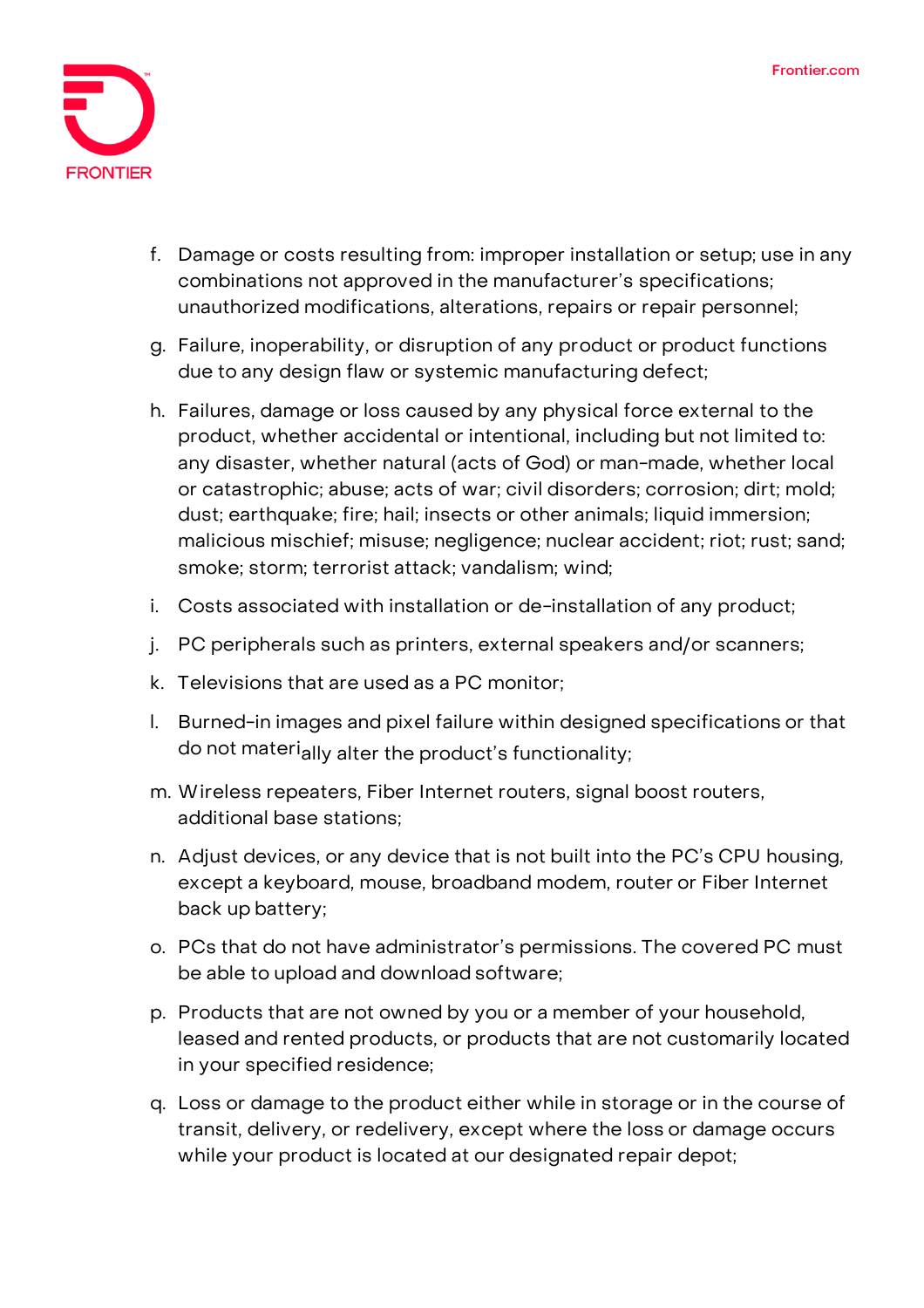

- r. Normal periodic or preventative maintenance, inspections, cleaning, or tune-ups; minor adjustments and settings outlined in theproduct owner's manual that the user can perform; costs related to any service request which results in customer education or no problem found;
- s. Products whose serial number has been altered or removed;
- t. Products located outside the United States;
- u. Repair or replacement covered by a manufacturer recall in effect at the time of the failure;
- v. Support or repairs to software; loss or damage to software due to any cause; including but not limited to, computer virus; worm; Trojan programs; adware, spyware, firmware or any other software program;
- w. Data or software of any kind that is deleted or damaged during a repair or replacement under this Plan;
- x. Special, indirect, or consequential damages or losses;
- y. Theft or loss of the product;
- z. Customer built or assembled computers
- 12. **Renewal:** This Plan automatically renews from month to month until cancelled.
- 13. **Transfer:** This Plan is not transferable to another party.
- 14. **Cancellation:** This Plan is provided on a month-to-month basis and can be canceled by you at any time for any reason by notifying Frontier's local business office (or other number that Frontier may designate for such purpose) or by notifying NEW in writing at P.O. Box 1818, Sterling, VA 20166. We may elect not to renew the Plan upon 30 days written notice to you. Upon any termination or cancellation by you or Frontier, you will have coverage provided, at no cost for an additional thirty (30) days after the date of termination or cancellation of this Plan. All claims under this Plan must be reported to us within thirty (30) days after cancellation of the Plan.
- 15. **Changes to the Plan:** WE MAY CHANGE THE MONTHLY CHARGE FOR THE PLAN, OR WE MAY CHANGE THESE TERMS AND CONDITIONS FROM TIME TO TIME UPON THIRTY (30) DAYS WRITTEN NOTICE TO YOU. SUCH NOTICE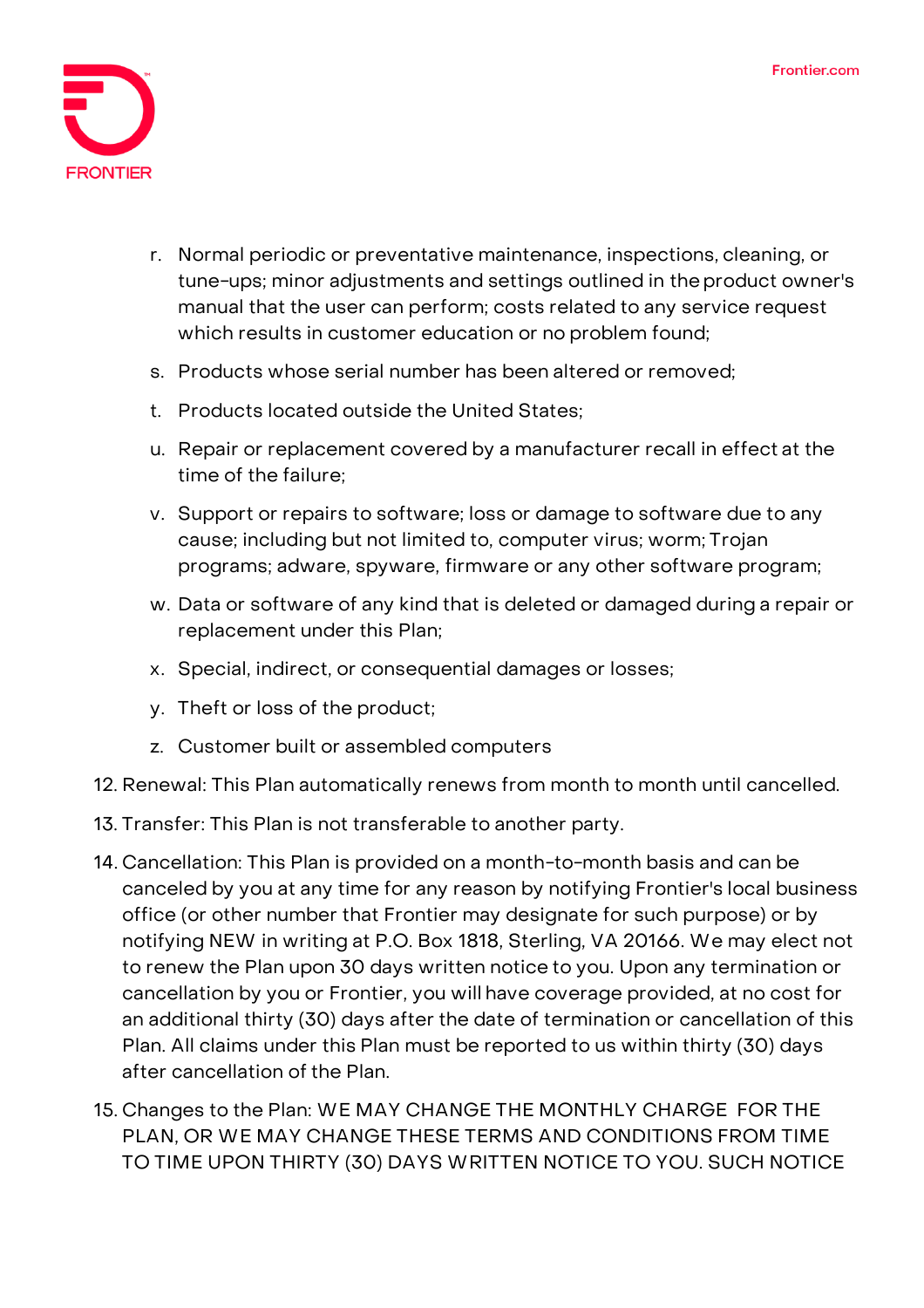

MAY BE PROVIDED AS A MESSAGE PRINTED ON THE FRONTIER BILL, IN A SEPARATE MAILING OR EMAIL, OR BY ANY OTHER REASONABLE METHOD AT FRONTIER'S DISCRETION. IF YOU DO NOT AGREE TO THE MODIFIED CHARGES OR TERMS OF THE AGREEMENT, YOU MAY CANCEL THE PLAN BY NOTICE TO FRONTIER AT ANY TIME IN ACCORDANCE WITH THESE TERMS AND CONDITIONS. THE PAYMENT OF APPLICABLE CHARGES BY YOU, OR A REQUEST FOR SERVICE UNDER THE PLAN, AFTER RECEIVING SUCH NOTICE OF A CHANGE IN THE CHARGES OR OTHER TERMS AND CONDITIONS WILL BE DEEMED TO BE ASSENT BY YOU TO THE CHANGE (S) IN THE CHARGES, TERMS OR CONDITIONS.

- 16. **Limitation of Liability:** Our liability for any negligence, error, mistake, or omission regarding the Plan or replacement of product(s) under the Plan is limited to a correction of any such error, mistake or omission. If such a correction is not possible, our liability will be limited to charges for the applicable month paid to FRONTIER pursuant to the Plan. Any refund must be requested by you. IN NO EVENT WILL THE PLAN OBLIGOR, FRONTIER OR THE ADMINSTRATOR BE LIABLE FOR INDIRECT, INCIDENTAL OR CONSEQUENTIAL DAMAGES INCLUDING BUT NOT LIMITED TO PERSONAL INJURIES OR LOSS OF INCOME ARISING OUT OF OR CONNECTED TO THE PROVISION OF THE PLAN REPAIR OR REPLACEMENT OF PRODUCTS UNDER THE PLAN AND CAUSED BY NEGLIGENCE, ERROR, MISTAKE OR OMISSION ON THE PART OF THE PLAN OBLIGOR, ADMINISTRATOR OR FRONTIER OR THEIR RESPECTIVE EMPLOYEES, AGENTS OR SUBCONTRACTORS.
- 17. **Force Majeure:** We shall not be held responsible for any delay or failure in performance of any part of this Plan to the extent that such delay or failure is caused by fire, flood, explosion, war, strike, embargo, government requirement, regulatory agency requirement civil or military authority, acts of God, or other similar causes beyond our control.
- 18. **Non-waiver:** Our failure in any circumstance to require strict adherence to any term or condition set forth herein shall not be deemed a waiver by us of any such term or condition under any other circumstance or of any other term or condition set forth herein.

**If You Reside In One Of The Following States, These Provisions Apply To You:**

**Alabama:** You are entitled to a "Free Look" period for this Plan. This Plan will be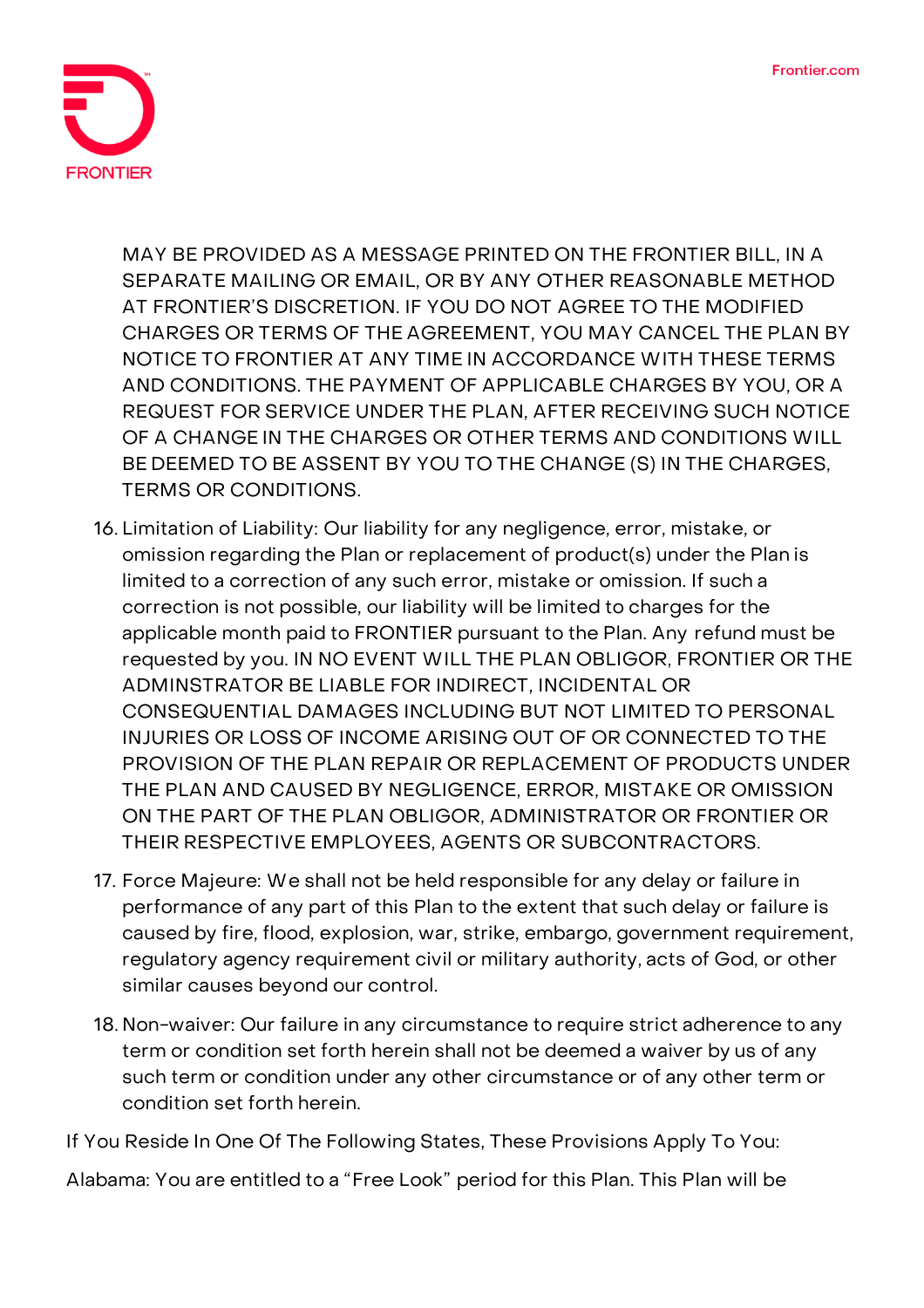

considered void and we will refund you the purchase price of the Plan if youhave not made a claim under this Plan and you have returned the Plan to us a) within 20 days after the date we have mailed the Plan to you, b) within 10 days after you have received the Plan if the Plan was furnished to you at the time the Plan was purchased, or c) within a longer time period if specified in the Plan. If we fail to pay the cancellation refund within forty-five (45) days of your written request, we will pay you a penalty of ten percent (10%) of the Plan purchase price for each thirty (30) day period or portion thereof that the refund and any accrued penalties remain unpaid. The right to void this Plan applies only to the original Plan purchaser and is not transferable. If we cancel this Plan, no cancellation fee will be imposed. If we cancel this Plan for reasons other than nonpayment, a material misrepresentation made by you to us or because of a substantial breach of duties by you relating to the product or its use, we will mail a written notice to you at least five (5) days prior to cancellation. The notice of cancellation shall state the effective date of cancellation and the reason for cancellation.

**Arizona:** If your written notice of cancellation is received prior to the expiration date, the administrator shall refund the remaining pro-rata price, regardless of prior services rendered under this Plan. The pre-existing condition exclusion does not apply to conditions occurring prior to the sale of the consumer product by the Obligor, its assignees, subcontractors and/or representatives.

**California:** You may cancel this Plan for any reason at any time. For all products other than home appliances and home electronic products, the Cancellation provision is amended as follows: If the Plan is cancelled: (a) within sixty (60) days of the receipt of this Plan, you shall receive a full refund of the price paid for the Plan provided no service has been performed, or (b) after sixty (60) days, you will receive a pro rata refund, less the cost of any service received.

**Connecticut:** The expiration date of this Plan shall automatically be extended by the duration that the product is in our custody being repaired. In the event of a dispute with the administrator, you may contact the State of Connecticut Insurance Department, PO Box 816, Hartford, CT 06142-0816, Attn: Consumer Affairs. The written complaint must contain a description of the dispute, the purchase price of the product, the cost of repair of the product and a copy of the Plan. If we elect to not renew this Plan, we will provide you with a 60-day written notice.

**Florida:** The Plan shall be cancelled by us for fraud or material misrepresentation,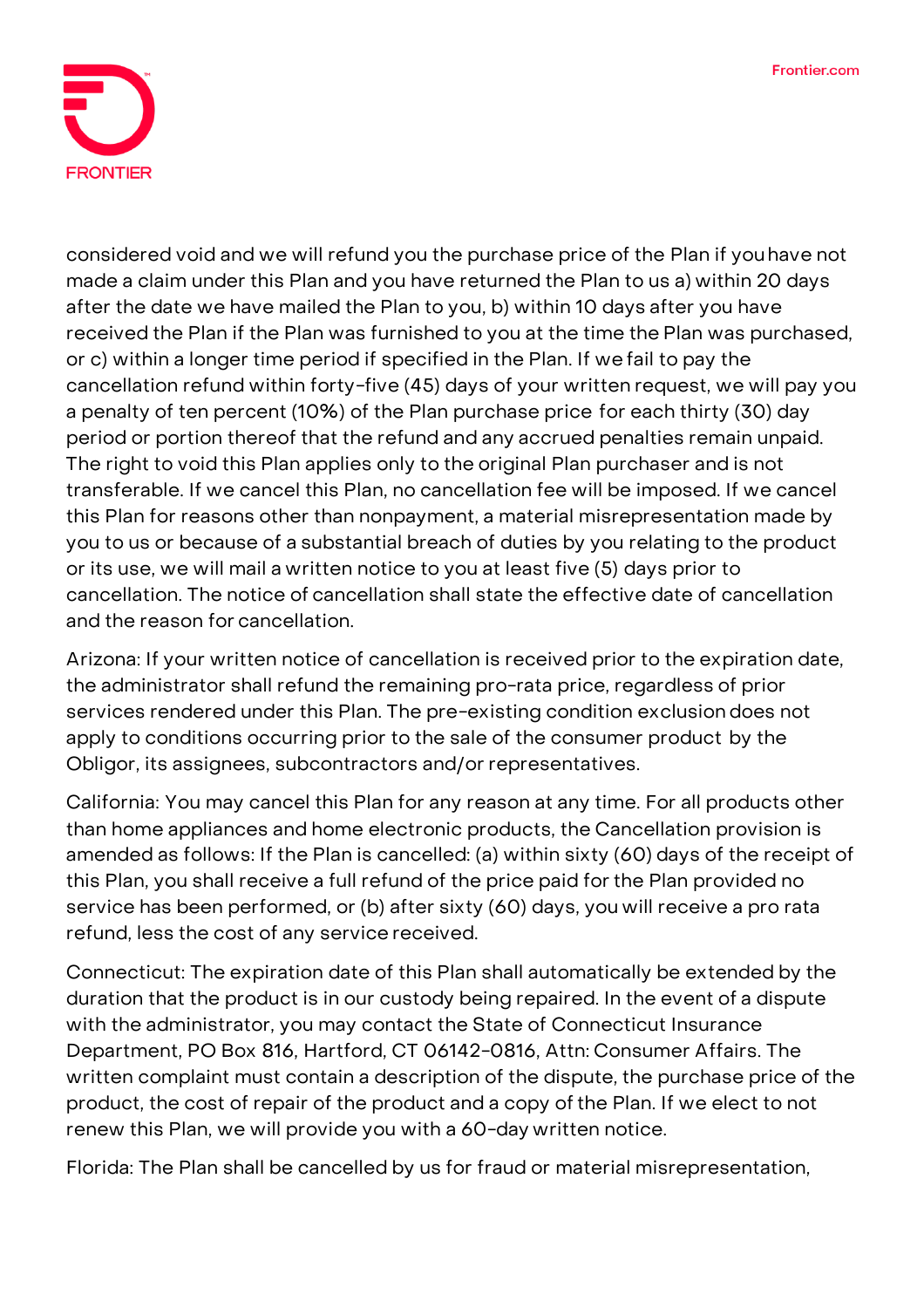

including but not limited to commercial or rental use. Unauthorized repair or replacement of covered equipment shall result in the cancellation of the Plan by us. In the event of cancellation by us, written notice of cancellation shall be mailed to you not less than sixty (60) days before cancellation is effective. This Plan can be cancelled by you at any time for any reason by emailing, mailing or delivering to us notice of cancellation. If the Plan is cancelled: (a) within thirty (30) days of the receipt of the Plan, you shall receive a full refund of the price paid for the Plan provided no service has beenperformed, or (b) after thirty (30) days, you will receive a refund based on 100% of unearned pro rata premium less any claims that have been paid or less the cost ofrepairs made by us. If we cancel the Plan, the return premium is based upon 100% ofthe unearned pro rata premium. Only a check payable to you will be issued by us if your product cannot be repaired or replaced pursuant to the terms and conditions of this Plan. If we determine in our sole discretion that your product cannot be repaired or your product provides for replacement instead ofrepair, we will replace your product with a product of like kind and quality that is of comparable performance or reimburse you for replacement of the product with a check, at our discretion, equal to the fair market value of the product as determined by us, based upon the age of the product. In Florida, the Sales Rep ID is: E058336.

**Georgia:** This Plan shall be non-cancelable by us except for fraud, material misrepresentation, or failure to pay consideration due therefore. The cancellation shall be in writing and shall conform to the requirements of Code 33-24-44. You may cancel at any time upon demand and surrender of the Plan and we shall refund the excess of the consideration paid for the Plan above the customary short rate for the expired term of the Plan. The Plan excludes coverage for incidental and consequential damages and pre-existing conditions only to the extent such damages or conditions are known to you or reasonably should have been known to you.

**Illinois:** You may cancel this Plan: a) within thirty (30) days after its purchase if no service has been provided and a full refund of the Plan price, less a cancellation fee not to exceed the lesser of ten percent (10%) of the Plan price or fifty dollars (\$50.00); or b) at any other time and a pro rata refund of the Plan price for the unexpired term of the Plan, based on the number of elapsed months less the value of any service received, and the cancellation fee not to exceed the lesser of ten percent (10%) of the Plan price or fifty dollars (\$50.00).

**Nevada:** If the plan is cancelled, no deduction shall be made from the refund for the cost of any service received. If you cancel this Plan after thirty (30) days from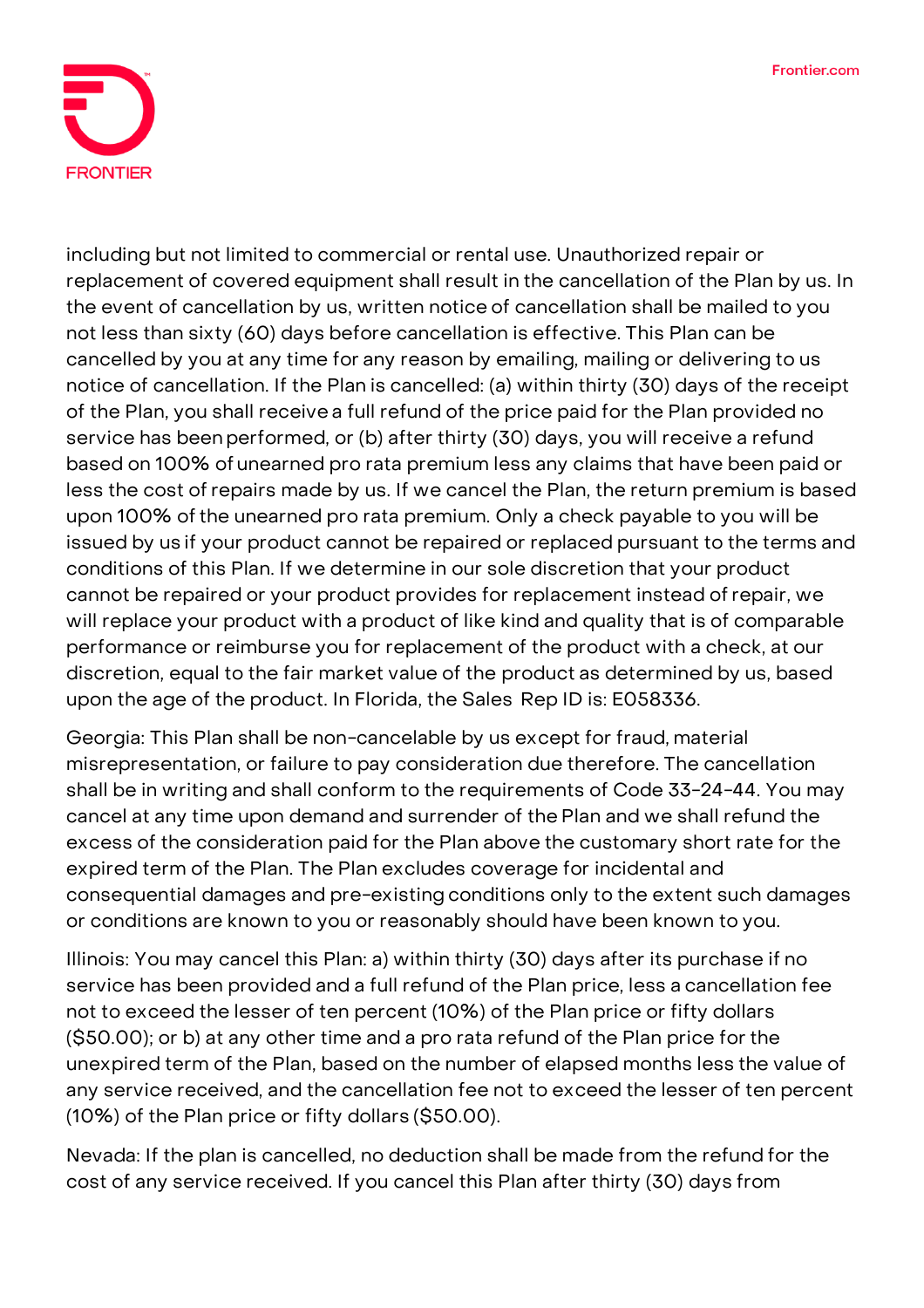

purchase, you will receive a pro rata refund based on the days remaining, less a cancellation fee of twenty-five dollars (\$25.00) or ten percent (10%) of the Plan fee, whichever is less. If we fail to pay the cancellation refund within 45 days of your written request we will pay you a penalty of ten percent (10%) of the purchase price for each thirty (30) day period or portion thereof that the refund and any accrued penalties remain unpaid. This Plan may be cancelled due to unauthorized repair which results in a material change in the nature or extent of the risk, occurring after the first effective date of the current policy, which causes the risk of loss to be substantially and materially increased beyond that contemplated at the time the policy was issued or last renewed. This Plan will be considered void and we will refund you the purchase price of the Plan if youhave not made a claim under this Plan and you have returned the Plan to us a) within 20 days after the date we have mailed the Plan to you, b) within 10 days after you have received the Plan if the Plan was furnished to you at the time thePlan was purchased, or c) within a longer time period if specified in the Plan.

**New Hampshire:** In the event you do not receive satisfaction under this Plan, you may contact the New Hampshire Insurance Department, 21 South Fruit St, Suite 14, Concord, NH 03301 or 1.800.852.3416.

**New Mexico:** If this Plan has been in force for a period of seventy (70) days, we may not cancel before the expiration of the Plan term or one (1) year, whichever occurs first, unless: (1) you fail to pay any amount due; (2) you are convicted of a crime which results in an increase in the service required under the Plan; (3) you engage in fraud or material misrepresentation in obtaining this Plan; (4) you commit any act, omission, or violation of any terms of this Plan after the effective date of this Plan which substantially and materially increase the service required under this Plan; or (5) any material change in the nature or extent of the required service or repair occurs after the effective date of this Plan and causes the required service or repair to be substantially and materially increased beyond that contemplated at the time you purchased this Plan.

**North Carolina:** The purchase of this Plan is not required either to purchase or to obtain financing for a home appliance.

**Oklahoma:** THIS PLAN IS NOT ISSUED BY THE MANUFACTURER OR WHOLESALE COMPANY MARKETING THE PRODUCT COVERED BY THIS PLAN. THIS PLAN WILL NOT BE HONORED BY SUCH MANUFACTURER OR WHOLESALE COMPANY. IF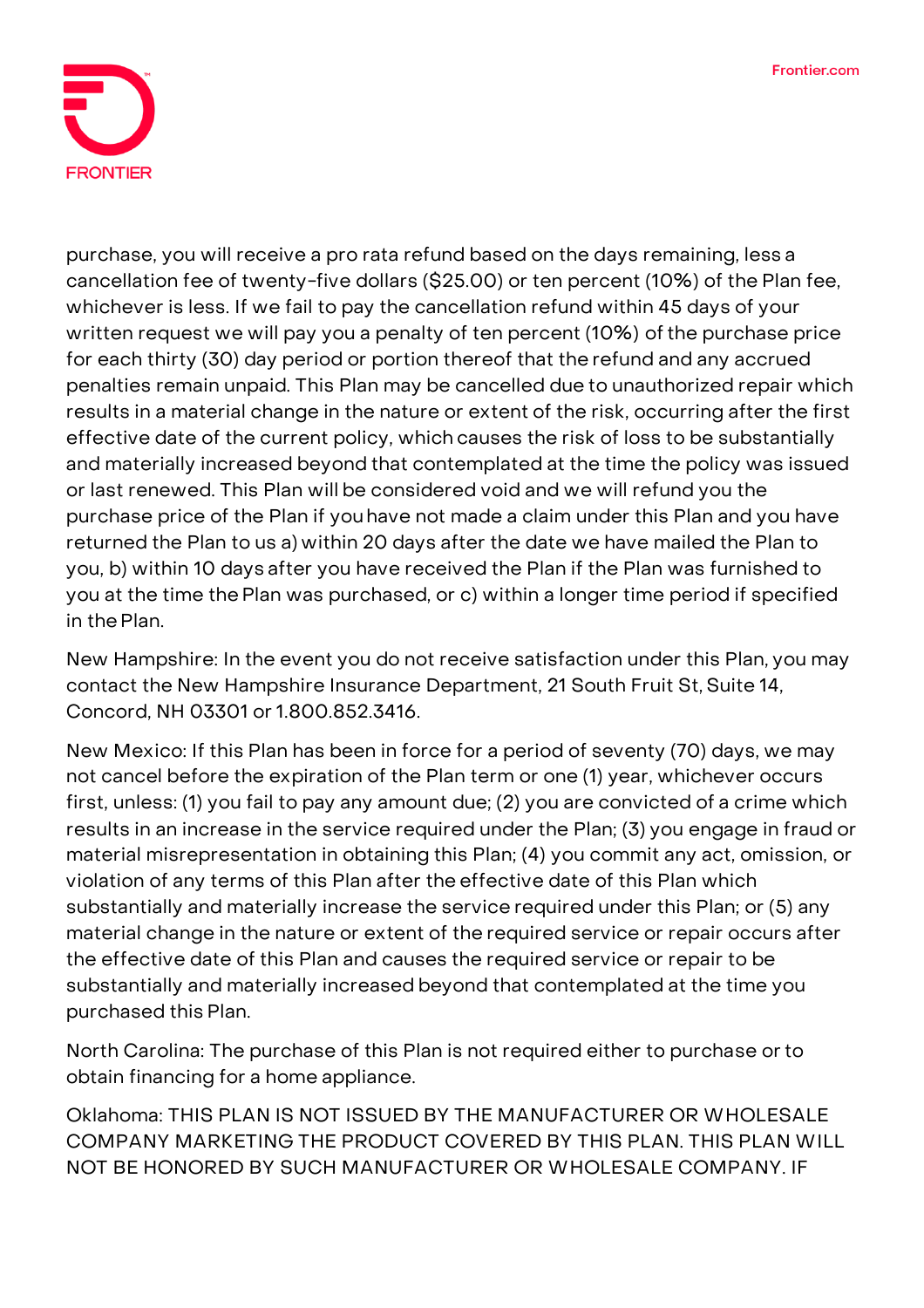

## EITHER YOU OR WE CANCEL THIS PLAN, THE RETURN OF THE PLAN PRICE WILL BE BASED UPON ONE HUNDRED PERCENT (100%) OF THE UNEARNED PRO RATA PRICE OF THE PLAN, LESS THE COST OF ANY SERVICE RECEIVED.

**South Carolina:** You are entitled to a "free Look" period for this Plan. If you cancel this Plan within 30 days of receipt of this Plan, you shall receive a full refund of the Plan purchase price. If we fail to pay the cancellation refund within forty-five (45) days of your written request, we will pay you a penalty of ten percent (10%) of the Plan purchase price for each thirty (30) day period or portion thereof that the refund and any accrued penalties remain unpaid. To prevent any further damage, please refer to the owner's manual. In the event the service Plan provider does not provide covered service within (60) days of proof of loss by the Plan holder, the Plan holder is entitled to apply directly tothe Insurance Company. If the Insurance Company does not resolve such matters within sixty (60) days of proof of loss, they may contact the SC Department of Insurance, P.O. Box 100105, Columbia, SC 29202-3105, 1.800.768.3467.

**Texas:** If you purchased this Plan in Texas, unresolved complaints concerning a provider or questions concerning the registration of a Plan provider or administrator may be addressed to the Texas Department of Licensing and Regulations, PO Box 12157, Austin, TX 78711 or 1.512.463.2906 or 1.800.803.9202. You may apply for reimbursement directly to the insurer if a refund or credit is not paid before the fortysixth (46th) day after the date on which the Plan is returned to the provider.

**Utah:** Coverage afforded under this Plan is not guaranteed by the Utah Property and Casualty Guarantee Association. If we cancel this Plan due to fraud or material misrepresentation, you will be notified thirty (30) days prior to Plan cancellation. If we cancel this Plan due to nonpayment, you will be notified ten (10) days prior to Plan cancellation. This Plan is subject to limited regulation by the Utah Insurance Department. To file a complaint, contact the Utah Insurance Department, 3110 State Office Building, Salt Lake City, UT 84114 and phone number 1.801.538.3800 or 1.800.439.3805.

**Washington:** This Plan is not a Plan of insurance. This Service Plan is secured by a contractual liability insurance policy provided by Liberty Mutual Insurance Company 175 Berkley Street, Boston, Massachusetts, 02116 or 1.617.357.9500. You may make a claim directly to the insurance company at any time.

**Wisconsin: THIS PLAN IS SUBJECT TO LIMITED REGULATION BY THE WISCONSIN**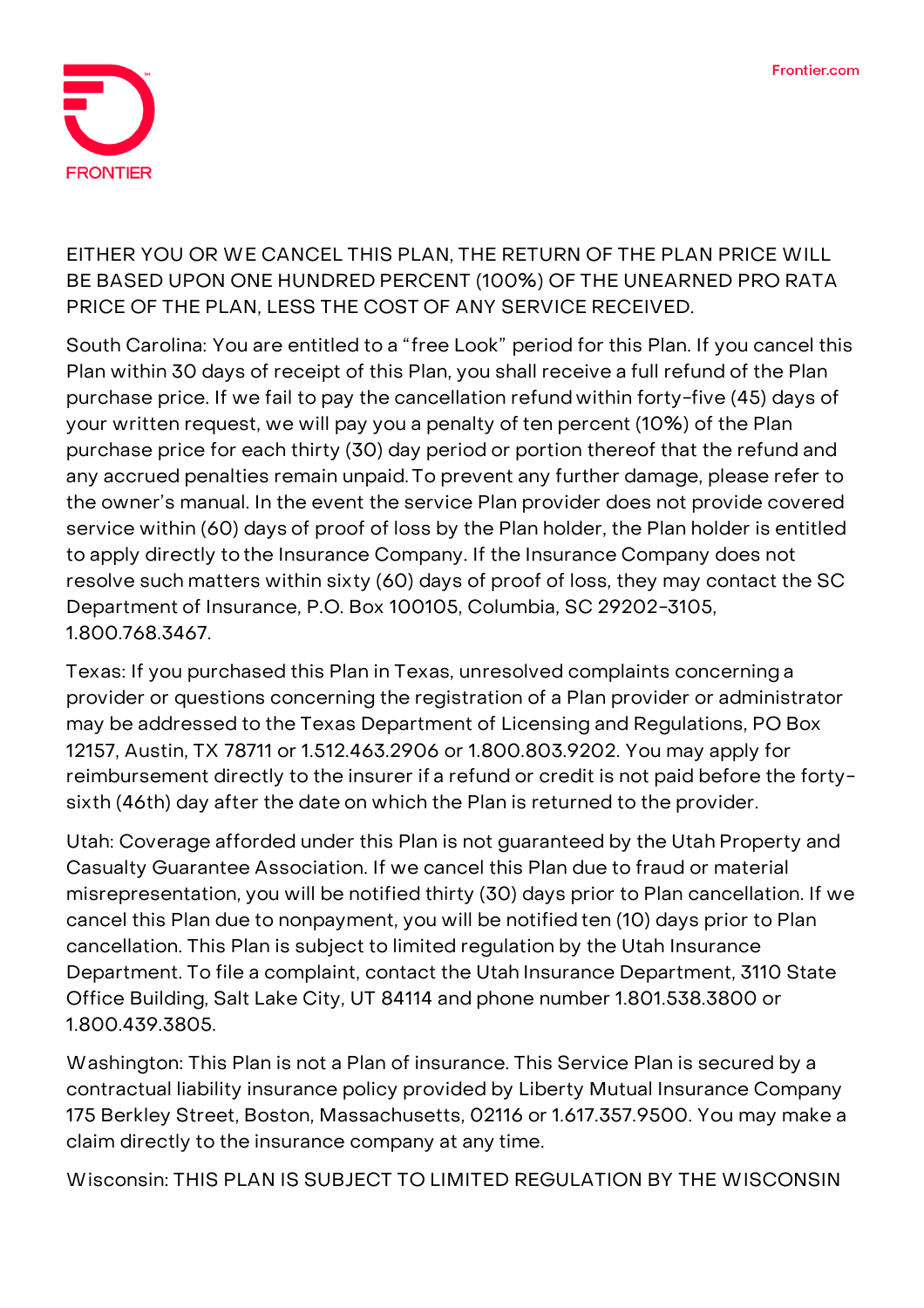

**OFFICE OF THE COMMISSIONER OF INSURANCE.** This Plan shall not be cancelled due to unauthorized repair of the covered equipment, unless we are prejudiced by your failure to obtain such authorization. We will not exclude unauthorized repair of the covered equipment, unless we are prejudiced by your failure to obtain such authorization. If this Plan is canceled, no deduction shall be made from the refund for the cost of any service received. This Plan is backedby a contractual liability policy with limits of liability of \$5,000 per claim and \$25,000 in aggregate per Plan.

**Wyoming:** This Plan will be considered void and we will refund you the full purchase price of the Plan or credit your account if you have not made a claim under this Plan and you have returned the Plan to us, a) within 20 days after the date we have mailed the Plan to you, b) within 10 days after you have received the Plan if the Plan was furnished to you at the time the Plan was purchased, or c) within a longer time period if specified in the Plan. A ten percent (10%) penalty per month shall be added to a refund that is not paid or credited withinforty-five (45) days after return of the Plan to us. The right to void this Plan applies only to the original Plan purchaser and is not transferable. If we cancel this Plan for reasons other than nonpayment, a material misrepresentation made by you to us or because of a substantial breach of duties by you relating to the product or its use, we will mail a written notice to you at least ten (10) days prior to cancellation. The notice of cancellation shall state the effective date of cancellation and the reason for cancellation.